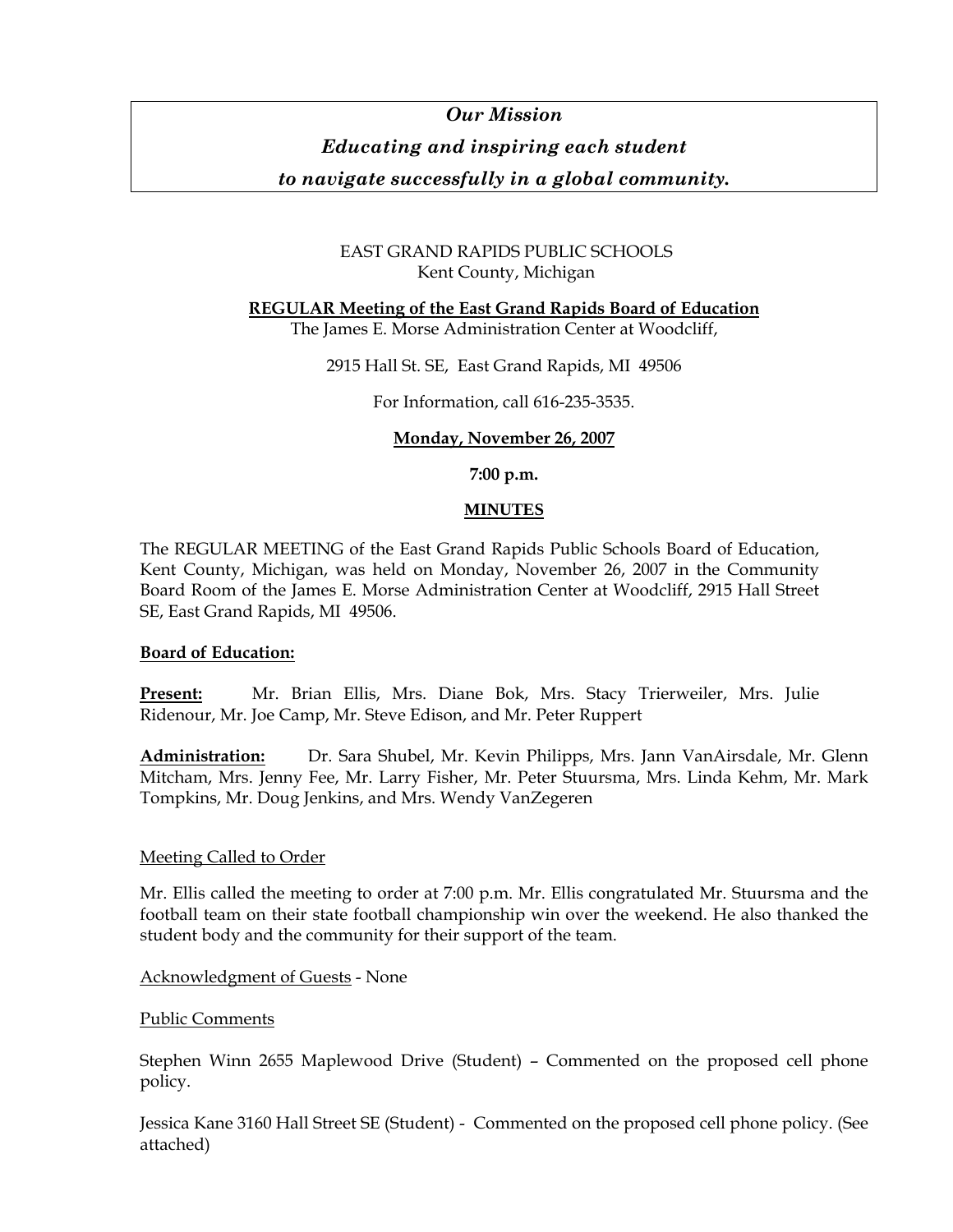#### REGULAR BOARD MEETING November 26, 2007 Page 2

Libby Southworth, Sr. 1539 Ridgewood SE (Parent) – Commented on the proposed cell phone policy.

Galina Gagin 1544 Eastlawn SE (Student) –– Commented on the proposed cell phone policy.

### Board Secretary's Report - Communications to and from the Board –

Mrs. Trierweiler reported that the Board received a thank you card from Mat Keller (Breton Downs  $2<sup>nd</sup>$  Grade) for the gift certificate to Schuler's following the birth of his son and a card of congratulations from Dr. James Morse on the successful passage of the bond.

### High School Student Council President's Report - Mr. Alex Yared

Mr. Yared reported that student council hosted the annual arts and crafts show on November  $17<sup>th</sup>$ . The Cystic Fibrosis fund raiser was held and results will be announced at a later date. The Veterans Day assembly went well and the Student Council is looking to make a few changes for next year, they would like to have some of the veterans speak at the assembly. The Food Drive starts December 3-10. Mr. Yared stated that on December  $5<sup>th</sup>$  Dick DeVos will be speaking at PAC. This speech is being hosted by Young Republicans Club. He congratulated both the "We The People" team and football team. Mr. Yared also gave his comments on the proposed cell phone policy.

#### EGREA President's Report – Mrs. Nancy McSkimming

Mrs. McSkimming stated that Parent/Teacher conferences went well and were well attended. She thanked the parents for their involvement in the education of their children.

### *Presentation:*

### Facilities Update – Mr. Joe Camp

Mr. Camp thanked the community for passing the athletic bond. The 2006 bond is wrapping up and punch lists are being completed. Next summer work will be completed on the 2006 bond, air conditioning will be installed and the Middle School entrance will be changed. The 2007 bond schedule is being developed with Mehney Field as the first project to be completed with others following. We are trying to limit the impact of the construction on the students.

### 9-12 Social Studies Curriculum Presentation (Enclosure #8)

Members of the High School Social Studies Department presented their updated and realigned curriculum for Grades 9-12 to the Board of Education. It was presented to the Curriculum Advisory Team on November 13, 2007. Members of the committee in attendance at this meeting included: Bill Strickland, Pierre Sirois, Chris Stabile, Steve Wojchiechowski, Anne LeGrand, Christine Mapes, and Renee Lawson.

### Reproductive Health Curriculum Presentation (Enclosure #9)

The reproductive health curriculum has been updated for Grades 5, 8, and 9-12 to meet state requirements and presented, along with proposed resources, to the Curriculum Advisory Team on October 16, 2007. The following members of the committee presented the curriculum and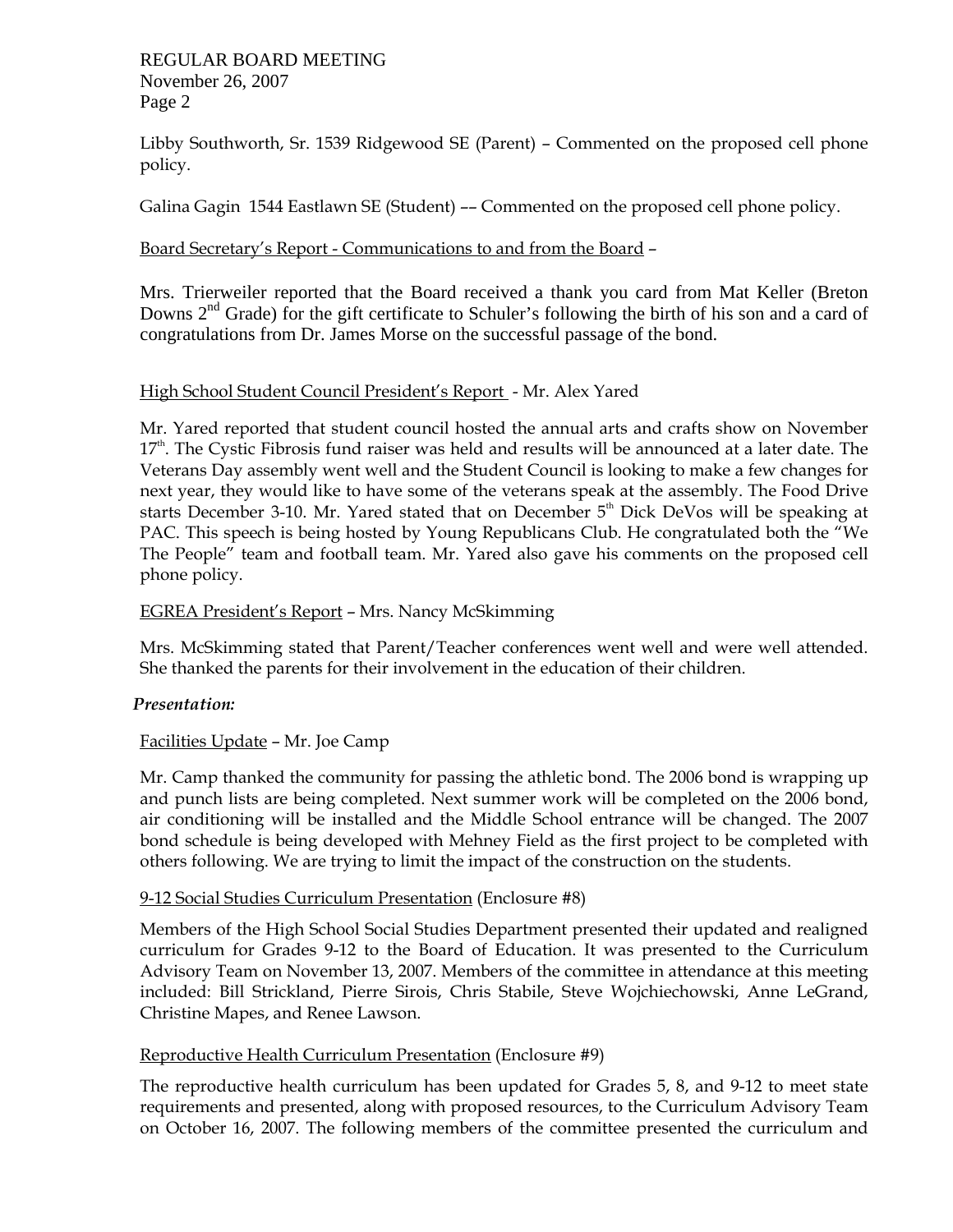REGULAR BOARD MEETING November 26, 2007 Page 3

corresponding resource materials to the Board of Education: Laurie Potter, Sherry Blair, Jenny Fee, Peter Stuursma, Cheryl Blair (KISD), Kris Bratlie, and Alison Peot.

#### *Action Items - Consent Agenda:*

| Background:     | In order to save time during the meeting, we are using a Consent<br>Agenda. Items in the Consent Agenda include those that are<br>routine or have been previously discussed by the Board of<br>Education. Any Board Member may request to have any item<br>removed for a separate discussion and vote. |
|-----------------|--------------------------------------------------------------------------------------------------------------------------------------------------------------------------------------------------------------------------------------------------------------------------------------------------------|
| Rocommondation: | Motion to approve itoms in the Consent Agonda Numbers 10                                                                                                                                                                                                                                               |

Recommendation: Motion to approve items in the Consent Agenda Numbers 10 through  $\frac{12}{12}$ .

Approval of Minutes of REGULAR MEETING of 10/22/07 (Enclosure #10)

Approval of October Payment of Bills (Enclosure #11)

Approval of Overnight Student Activities (Enclosure #12)

In accordance with Board of Education Policy #7490, the High School has an additional trip and overnight activity as outlined in Enclosure #12 for approval by the Board.

Mrs. Trierweiler moved to approve Consent Agenda Items #10-12. Mrs. Bok seconded the motion. Motion passed 7-0.

#### *Other Action Items:*

Second Reading and Approval of Revised Policy #8320 & Rules #8320R (Student Use of Electronic Devices) (Enclosure #13)

The Board had a first reading of revised Policy #8320 and Rules #8320R (Student Use of Electronic Devices) at the Board of Education meeting on October 22, 2007. As requested a few revisions have been made.

Mr. Camp moved to approve revised Policy #8320 and Rules #8320R (Student Use of Electronic Devices), as recommended by the Policy Committee and Superintendent. Mrs. Bok seconded the motion. The Board had discussion and asked questions of the high school team for clarification of the proposed policy. Motion passed 7-0.

#### Resolution to Authorize Issuance of Bonds (Enclosure #14)

To begin facilitating the sale of bonds related to the Athletic Bond Proposal passed on November 6, 2007, the Board needs to authorize the issuance of bonds through a resolution. Passage of this resolution will authorize the administration to move forward to have our bonds priced in the open market. The Finance Committee and Superintendent have discussed the bond sale strategy with our underwriter and financial advisor and recommend approval of the resolution.

Mrs. Ridenour moved to approve the resolution to authorize the issuance of bonds as recommended by the Finance Committee and Superintendent and presented in Enclosure #14. Mr. Edison seconded the motion. Motion passed 7-0.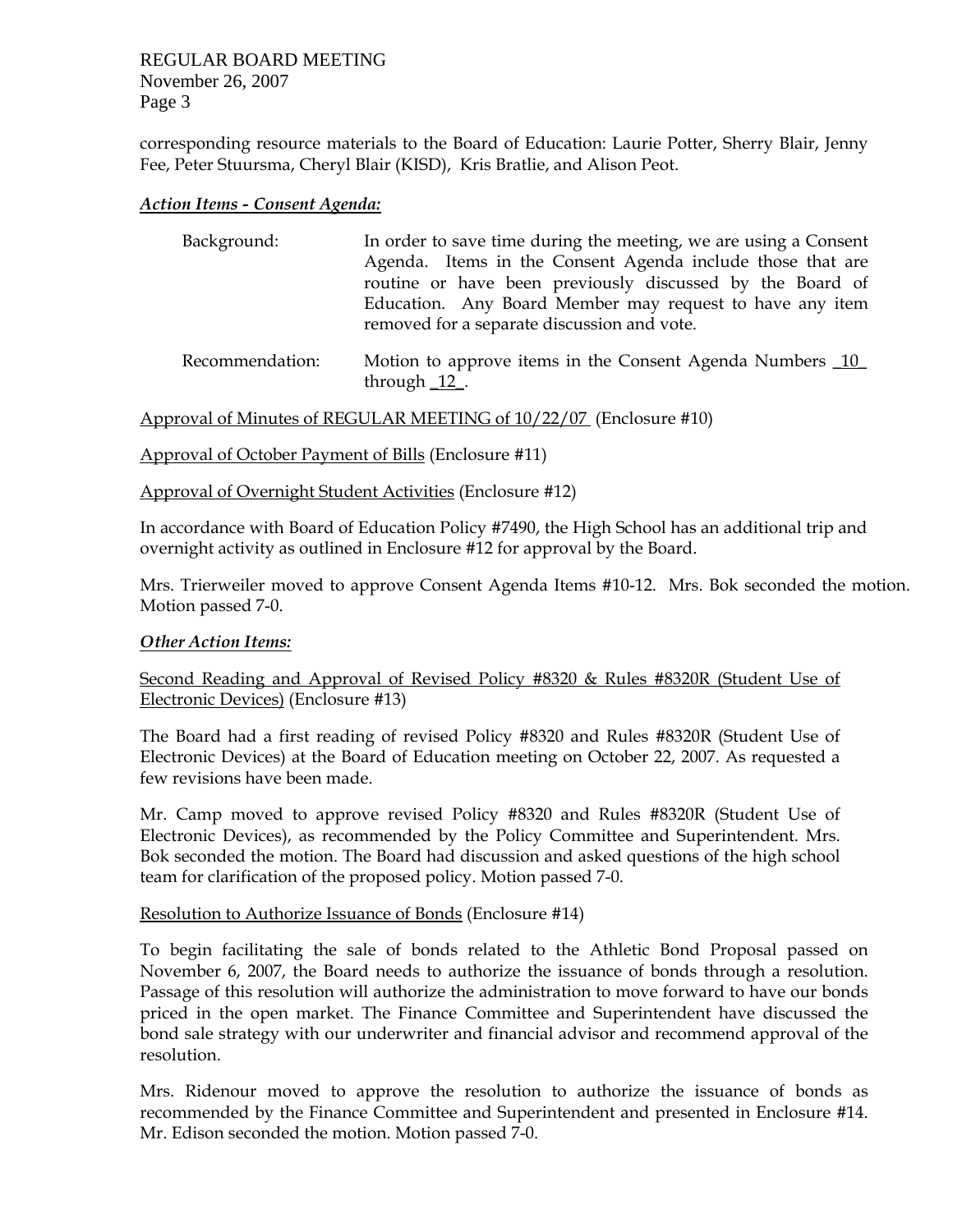### Approval to Authorize EGRPS to Deposit \$40,000 per Year for the Next 10 Years to the Joint Facilities Fund for Future Field Turf Replacement

The Joint Facilities Committee has agreed to formalize its commitment to creating a turf replacement fund shared equally between the East Grand Rapids Public Schools and the City of East Grand Rapids. This motion would commit the East Grand Rapids Board of Education to contribute \$40,000 per year for the next 10 years to this fund.

Mr. Edison moved to approve to commit to a \$40,000 per year for the next 10 years contribution to the Joint Facilities Fund for future field turf replacement. Mr. Ruppert seconded the motion. Motion passed 7-0.

#### Approval of Middle School Front Entrance Design (Enclosure #16)

The Facilities Committee has been reviewing design plans for the new Middle School Front Entrance to be built next summer. URS will be presenting the design for the new front entrance. The Facilities Committee and Superintendent have reviewed the design and recommend approving the design and moving forward toward construction. Fred Gore and Ralph Moxley of URS presented the design to the Board.

Mr. Edison moved to approve the design for the Middle School Front Entrance as recommended by the Facilities Committee and Superintendent. Mr. Camp seconded the motion. Motion passed 7-0.

#### 2006-2007 Audit Report

The audit was completed by Hungerford, Aldrin, Nichols & Carter, P.C. this fall. The Board Finance Committee reviewed the report and recommends that the Board of Education receive the 2006-2007 Audit Report. Mr. Philipps thanked Nancy McCormick, Marilyn Murray, Teresa Catlin, Dawn Beemer and Bev Headworth for their work in keeping the day-to-day running of the district clean.

Mr. Ridenour moved to receive the 2006-2007 Audit Report as presented and recommended by the Board Finance Committee and Superintendent. Mrs. Trierweiler seconded the motion. The Board thanked Mr. Philipps for his handling of the budget and receiving a clean opinion from the auditors. Motion passed 7-0.

### 2007-2008 General Fund Budget Amendment (Enclosure #18)

Each fall, the Board Finance Committee recommends a Budget Amendment to the Board of Education. The Finance Committee has reviewed the proposed amendment.

Mr. Edison moved to approve the amendment for the 2007-08 budget as listed in Enclosure #18. Mrs. Bok seconded the motion. Motion passed 7-0.

### Administrative Reports

Superintendent